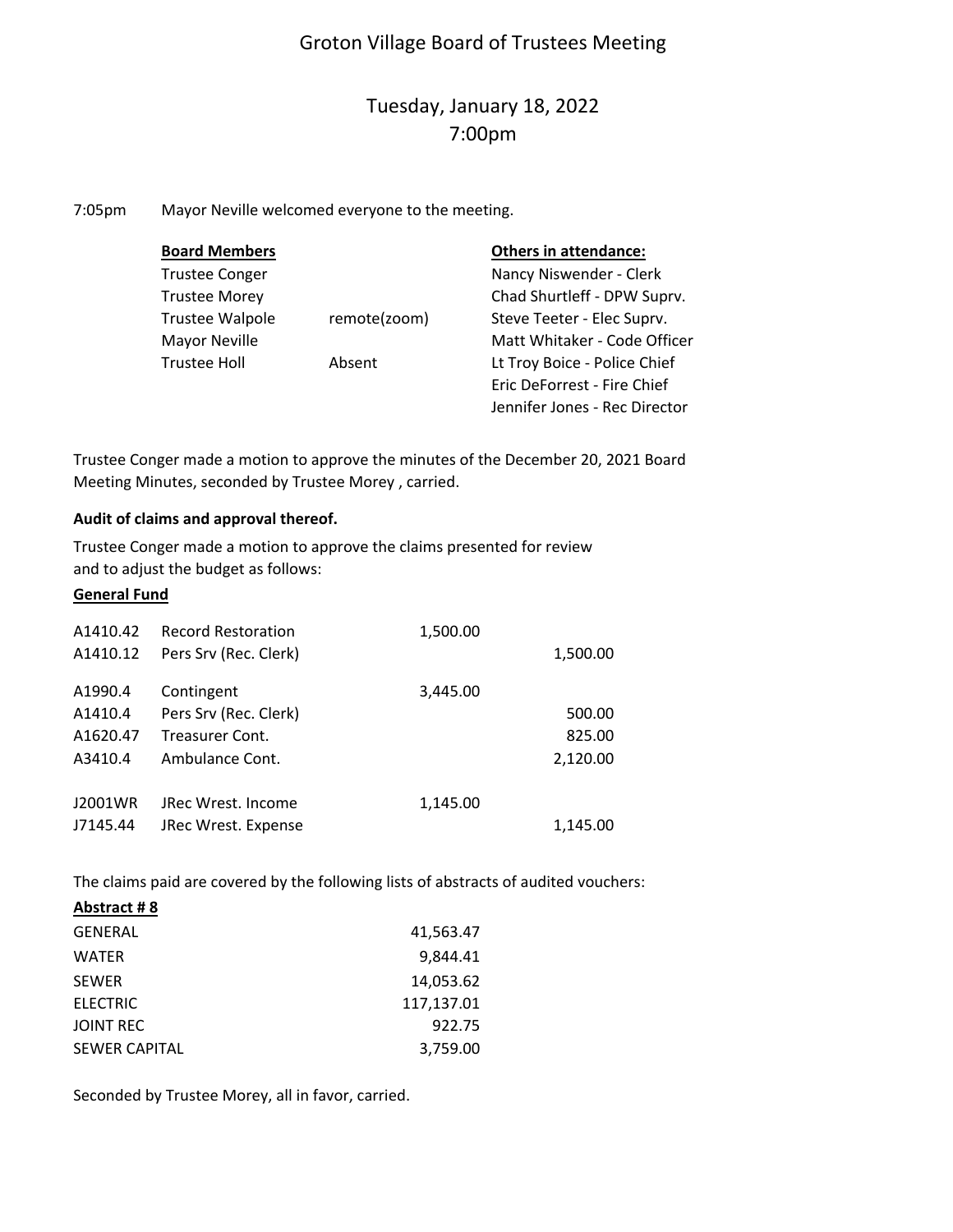#### **Monthly Department Reports:**

#### **Electric Department:**

#### **Supervisor Teeter gave the following report:**

- $\bullet$ Endicott Safety Training is tomorrow. We will make up the class that was cancelled.
- $\bullet$ Jan 25th Diversified Inspection of Digger Derick and Bucket Truck
- $\bullet$ Jan 26th yearly Substation Oil Samples.

#### **Department of Public Works**

#### **Supervisor Shurtleff reviewed his report (attached to the minutes)**

- $\bullet$ 180 tons of salt used since November
- $\bullet$ The beaver that was blocking overflow on the pond on Sears Rd. has been removed.
- $\bullet$ Health Department ‐ Year end water samples all good.
- $\bullet$ Water Quality reports will be worked on.
- $\bullet$ Helped with water/service set up at some of the older houses being redone around town.
- Helped out with 126 Sykes ‐ water froze
- $\bullet$ Loader down ‐ emissions ‐ service technician call will be expensive.
- $\bullet$ Backhoe not working properly. A new spool valve will cost \$6,500, we can do this in house. Mayor asked Supervisor Shurtleff to get 2nd opinion.

#### **Police Department**

#### **Lt. Troy Boice Reported**

- $\bullet$ The new car is being outfitted
- $\bullet$ New Officer finished field training and is on his own now.
- $\bullet$ 2 officers will be leaving.

#### **Fire Department**

#### **Chief Eric DeForrest reported:**

 $\bullet$ Slate of Officers sworn in at the Installation Banquet was submitted.

Trustee Conger made a motion to approve the following list of Fire Chiefs:

#### **2022 Groton Fire Department Slate of Officers Presented**

Chief ‐ Eric DeForrest Deputy Chief ‐ Rob Gallinger First Assistant Chief ‐ Doug Houck Second Assistant Chief ‐ Mike Lockwood Third Assistant Chief ‐ Josh Barron Seconded by Trustee Morey, all in favor, carried.

 $\bullet$ 2021 Call Record:

841 Ambulance

161 Fire 1002 Total Calls

EMS Calls: 520 inside Village, 191 outside Village, 96 calls for McLean, 34 out of District. 5 Structure Fires with a total loss of \$52,000 ‐ A low number due to education and training of fire fighters.

 The Fire Department will be holding a Chicken BBQ on Superbowl weekend.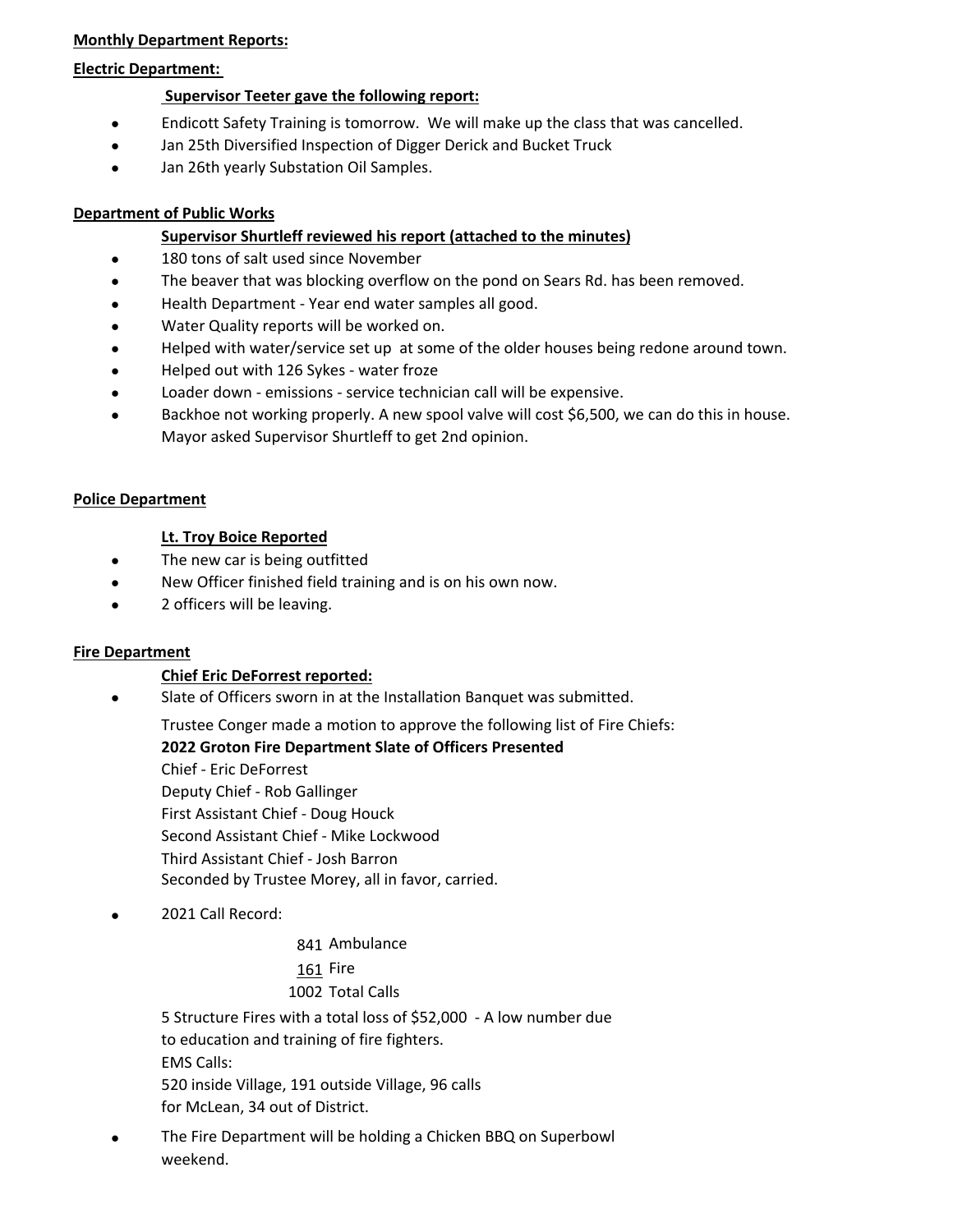#### **Code Enforcement**

#### **Officer Whitaker reviewed and submitted his report ‐ attached.**

#### **Joint Recreation**

#### **Jennifer Jones Recreation director reported the following:**

We have received a \$5,000 grant to go toward the tennis court upgrades. We could apply for another additional grant.

A discussion followed of the location and cost of refinishing the tennis courts. The current cost to replace would be approx. \$60,000. At this time we will look at repairing and upgrading what we can & plan for a complete refinishing in 5 years.

Rec. Director Jones will look at getting a grant to help with the park driveway improvements.

A Discussion followed concerning the pool. Suprv. Shurtleff will look and see what will be required to clean up the pool surface

#### **Trustee Conger reported:**

Trustee Conger reported the Joint Recreation Report from Jennifer Jones (attached to these minutes)

#### **Groton Youth Commission**

#### **Trustee Conger reported:**

Trustee Conger reported the GYS April Report from Nick Wager (attached to these minutes)

#### **7:33pm Public Hearing on Local Law #1**

The regular meeting was temporarily suspended and Mayor Neville opened the Public Hearing on Local Law #1 - A LOCAL LAW TO OVERRIDE THE TAX LEVY LIMIT ESTABLISHED IN GENERAL MUNICIPAL LAW §3-c. (attached)

Clerk Niswender read the Notice of Public Hearing (attached).

Trustee Conger made a motion that the Local Law No. 1 of 2022, TO OVERRIDE THE TAX LEVY LIMIT ESTABLISHED IN GENERAL MUNICIPAL LAW §3‐c be adopted, and upon roll call:

Trustee Conger voted "aye", Trustee Morey voted "aye", Mayor Neville voted "aye" Trustee Walpole ‐ "aye"

The resolution was duly declared adopted. (Type II Action under SEQR.) Trustee Conger made a motion to close the public hearing at 7:36pm, seconded by Trustee Morey, carried.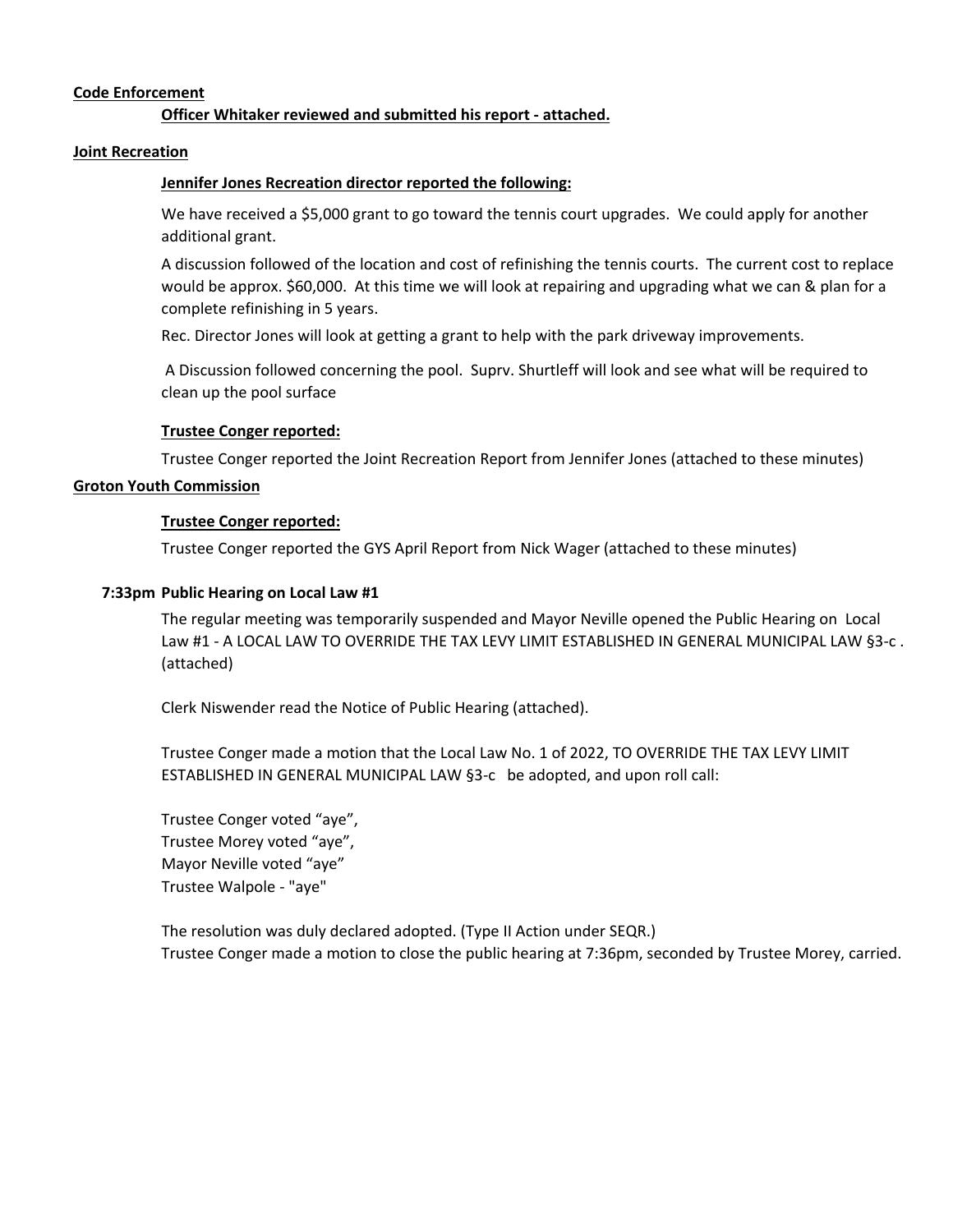#### **7:37pm Public Hearing on Local Law #2 Water**

The regular meeting was temporarily suspended and Mayor Neville opened the Public Hearing on Local Law #2 - A LOCAL LAW AMENDING CHAPTER 193 OF THE CODE OF THE VILLAGE OF GROTON, "WATER". (attached)

Clerk Niswender read the Notice of Public Hearing (attached).

Trustee made a motion that the Local Law No. 2 of 2022, A LOCAL LAW AMENDING CHAPTER 193 OF THE CODE OF THE VILLAGE OF GROTON, "WATER" be adopted, and upon roll call:

Trustee Conger voted "aye", Trustee Morey voted "aye", Mayor Neville voted "aye" Trustee Walpole ‐ "aye"

The resolution was duly declared adopted. (Type II Action under SEQR.) Trustee Conger made a motion to close the public hearing at 7:40pm, seconded by Trustee Morey, carried.

#### **Action Items**

- $\bullet$ Trustee Morey made a motion to adopt a resolution approving the Village of Groton Diversity Policy , seconded by Trustee Conger, all in favor, carried.
- $\bullet$ Trustee Walpole made a motion to adopt a resolution to use State and/or County bid prices for the purchase of asphalt and bituminous materials and kerosene, diesel and unleaded fuels. , seconded by Trustee Morey, all in favor, carried.
- $\bullet$ Trustee Conger made a motion to adopt a resolution to participate in the Tompkins County Drug and Alcohol Testing Consortium , seconded by Trustee Morey, all in favor, carried.
- $\bullet$ Discussion of a policy for a Village of Groton Employee Vaccination and Testing policy. Trustee Conger made a motion to adopt the Village of Groton Employee Vaccination and Testing policy, seconded by Trustee Morey, all in favor, carried.
- $\bullet$ Trustee Conger made a motion to adopt a resolution to approve Fire/Ambulance Contracts with Town of Groton (Fire \$152,000, Ambulance \$173,000), seconded by Trustee Morey, all in favor, carried.
- $\bullet$ Trustee Conger made a motion to adopt a resolution to approve travel and attendance for Clerk & one employee to the GFOA Conference April 6 - 8, 2022, seconded by Trustee Morey, all in favor, carried.
- $\bullet$ Schedule first Budget Meeting (tentative Saturday February 26th)
- 8:15pm Trustee Walpole made a motion to go into Executive Session to discuss a specific employee's position, seconded by Trustee Conger, carried.
- 8:49pm Trustee Conger made a motion to return from executive session, seconded by Trustee Morey, carried.
- 8:50pm Trustee Conger made a motion to adjourn.

Respectfully submitted,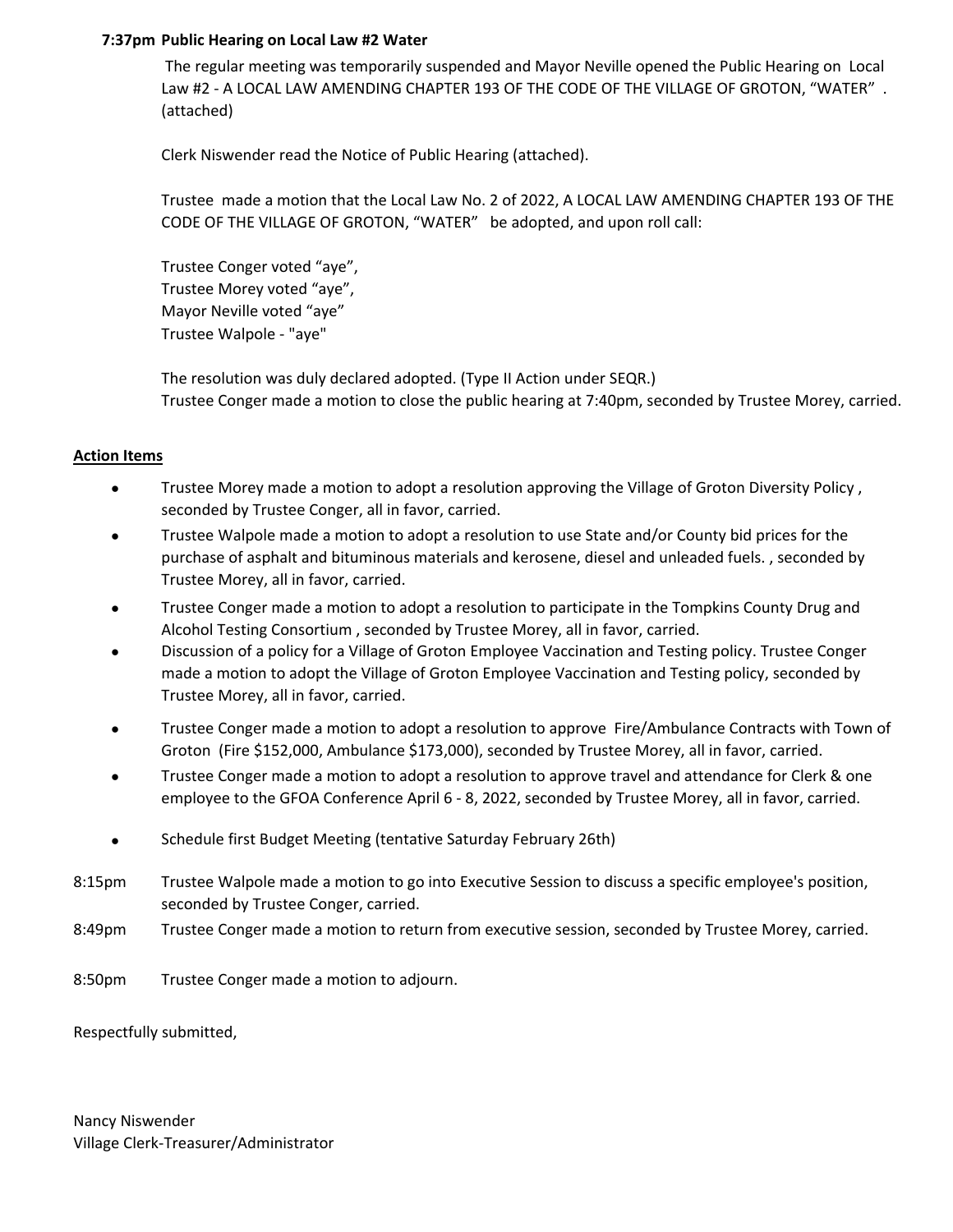

# **Village of Groton**

143 E Cortland Street, PO Box 100  $\diamond$  Groton, NY 13073 Phone: 607-898-3966 ♦ Fax No. 607-898-4177 TDD: New York State Relay 1-800-662-1220 e-mail: [customerservice@grotonny.org](mailto:customerservice@grotonny.org)

|                                               | Michael G. Holl     |
|-----------------------------------------------|---------------------|
|                                               | Jean E. Morey       |
|                                               | Terrance E. Walpole |
| Village Administrator, PT Charles V. Rankin   |                     |
|                                               |                     |
| Dept. of Public Works Supv. Chad M. Shurtleff |                     |
| Electric Utility Supv Stephen E. Teeter       |                     |
| Code Enforcement Officer Matthew Witaker      |                     |

### **Department of Public Works December 20, 2021- January 18, 2022**

### **Completed Work/Projects:**

- Plowing snow as needed
- Maintenance at the Water Works on Sears Rd.
- Clean up from dig sights on Walpole Rd. & E. South St.
- Trim trees several streets
- Assist with new water service at 124 Sykes St.
- Brake repairs to truck #46
- Respond to structure fire in Freeville
- Complete monthly water samples
- Repair plugged sewer lateral 113 Church St.
- Assist Electric Dept. with broken pole on Rt.222
- Snowplow and truck maintenance
- Install new brakes on E-1 truck

### **Schedule of Work**

- Replace fire hydrant at 200 W. South St.
- Village garage maintenance
- Repair a leaking pump at Clark St. water plant

Village of Groton Fuel Usage Report in Gallons Dates: 01/18/2022

|            | <b>Unleaded</b> | <b>Diesel</b> |
|------------|-----------------|---------------|
| <b>DPW</b> | 145             | 211           |
| Electric   | 156             | 36            |
| Fire       | 217             | 39            |
| Police     | 389             |               |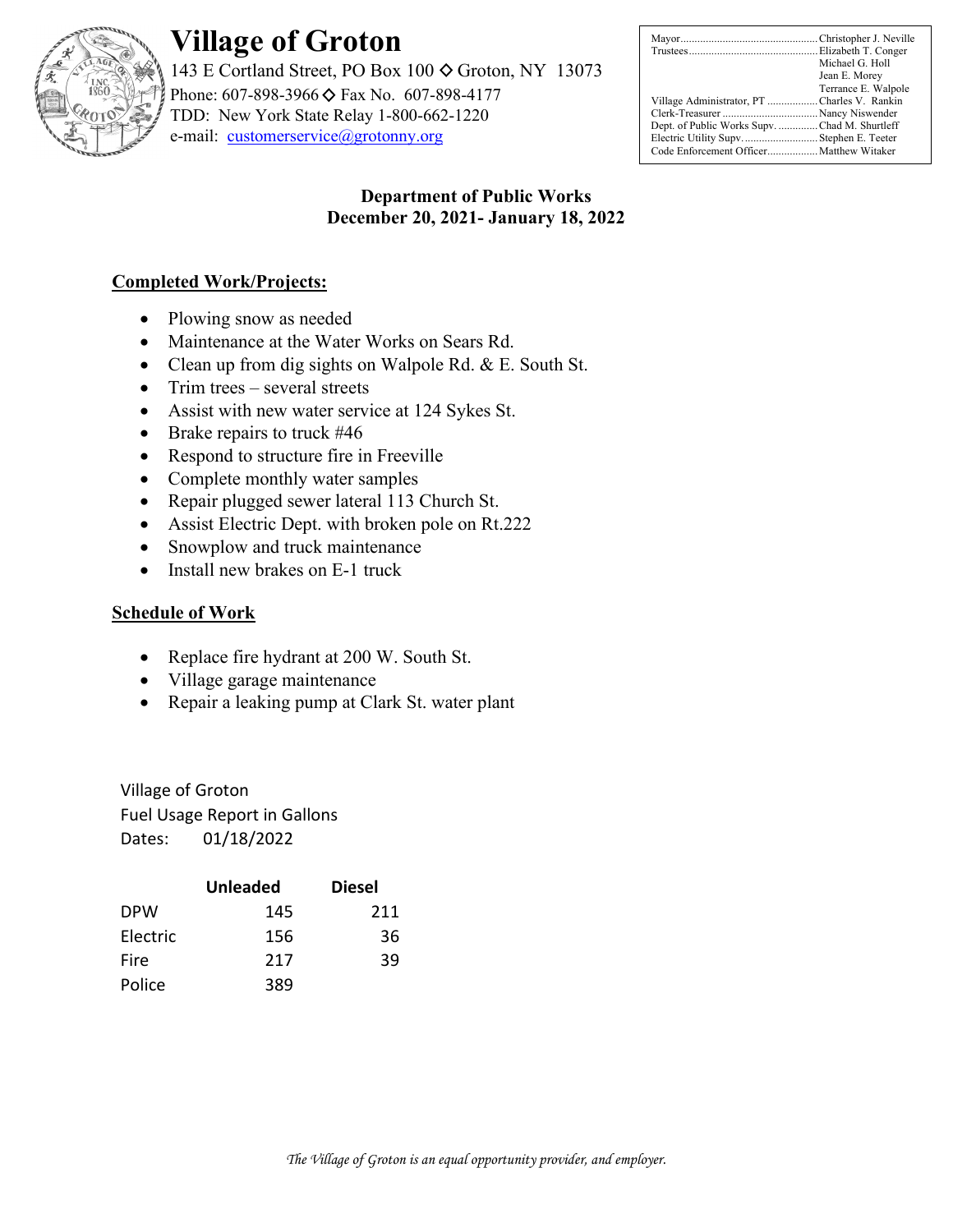Report for Village Board Meeting

For the month of December, I had Rick Fritz help with issuing permits and to help do a final inspection of the new house on Barrows St.

For the month of December there were 2 Building permits issued and 3 Roofing permits issued.

I attended a class on December  $1<sup>st</sup>$  in Dryden the topic was on codes for plumbing.

At the end of December, I received an email from the fire academy informing me I had been enrolled in all 9 of the code officer courses and those start January 24<sup>th</sup>.

I spent a couple days putting some of Mike's paper spread sheets onto Excel.

Was asked to walk through a house down on South Main because the tenant that was moving out felt like there were issues with the house that would warrant it to be condemned. I talked to the property owner the following week after the new year and informed her that I was asked to walk through the house by the tenant.

So far in January, with the help of Rick - 3 roofing permits have been issued.

Met with Nancy and Chuck to talk about what we needed to do so the property owners of 117 Washington Ave could put in a new trailer. Went through papers from 2020 that already had it explained on what they wanted to do so saved us a lot of time trying to figure it out.

Meeting with Mike Rankin tomorrow Wednesday the 19<sup>th</sup> to do a few fire inspections.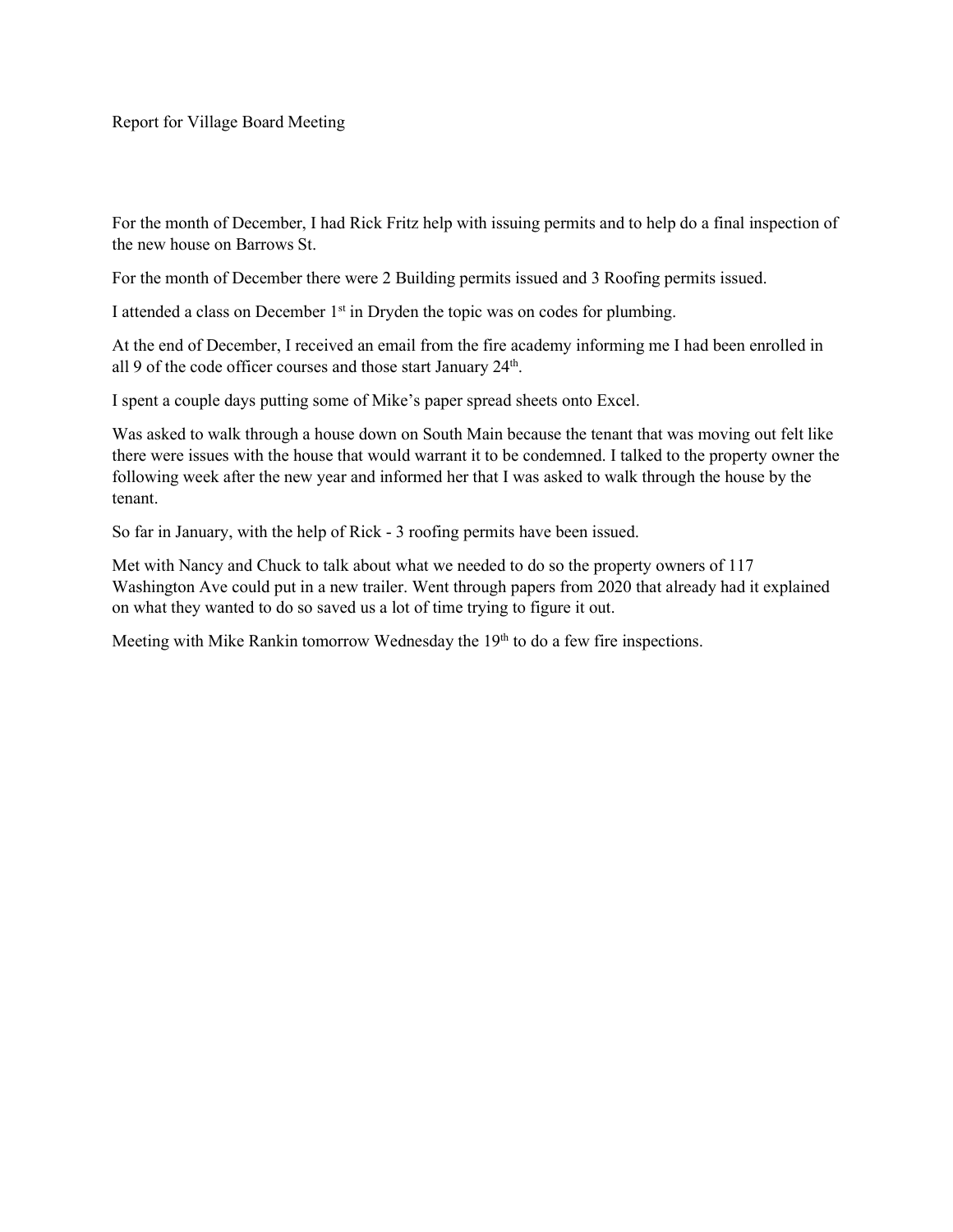*Program Manager* Nick Wagner

*Cornell Cooperative Extension Coordinator* Shelley Lester Athena Steinkraus, Asst. Coordinator

*Tompkins County Youth Services* Kate Shanks-Booth Meghan Lyons

*Youth Representative* Emma Kennett Noah McCormick

# **Groton Youth Commission**  143 Cortland St, Groton, NY 13073

*Chair* Glenn E. Morey

*Vice Chair* Elizabeth T. Conger

*Board Members* Kayla Esparza Pegi Ficken Brian Klumpp Sara Knobel Maria Montreuil Kristin Prugh

### **Meeting Minutes January 5, 2022**

The January 5, 2022, meeting of the Groton Youth Commission was called to order by Chairman Glenn Morey at 7:00 PM via Zoom. Members present were Glenn Morey, Chairman, Elizabeth Conger, Vice Chairman; Board members: Kayla Esparza, Pegi Ficken, Brain Klumpp, Sara Knobel, Maria Montreuil, and Kristin Prugh, Program Manager Nick Wagner, Meghan Lyons, Coordinator of Community Youth Services Shelley Lester, CCE Asst. Coordinator Athena Steinkraus, and Youth Representative Emma Kennett. Absent was Noah McCormick

#### **Secretary's Minutes:**

December 1, 2021, minutes having been distributed via email were approved on a motion by Kayla and seconded by Maria, motion carried.

#### **Report: Nick Wagner:**

**Fall photography with 10 youth.** Continued**.** Each week is a different theme: Plants, people, activities. This is held at the Memorial Park. They talked about sharing photos safely on social media The youth call it their Photography Club.

**Outdoor Adventures, 8 registered on Tuesday, 10 on Thursday.** Outdoors adventures including building a fore to cook hotdogs and learning about fire safety, built snow shelters, hiking, did wild animal identification, made walking sticks.

Arts and Crafts of the Season. 15 registered. Youth painted pictures, created centerpieces, made holiday ornaments and many other projects from their own imagination.

 **Learning to Woodburn. 9 registered.** Learning the basic techniques right now. Fewer sessions due to COVID regulations. One youth said that she asked for a wood burning set for Christmas.

 Nick continues to take training to learn new ways to work with the youth He is meeting with Margo Martin and Billie downs to discuss use oof the school buildings for programming.

He received thank you and gifts form the youth and parents. Also, Nick stated that he is bringing his home air purifier to the Masonic Lodge each week. Discussion followed about the Youth Commission purchasing one. Motion by Betty, seconded by Brian that the Commission purchase one for that use. Motion carried. (Note: Glenn purchased on Thursday and will drop it off on Friday).

- **Report: Shelley Lester** : Continuing summer camp planning. Re: 2022 budget change: CCE is authorizing a 3% (Plus Worker's Comp cost) for staff. This increase will not affect the amount billed to the Village and Town.
- **Report: Meghan Lyons: see attached report.** Also, there are still things to be completed on our Goals list. Re: logo, suggested we get ideas form the youth on what it might look like and what should be included.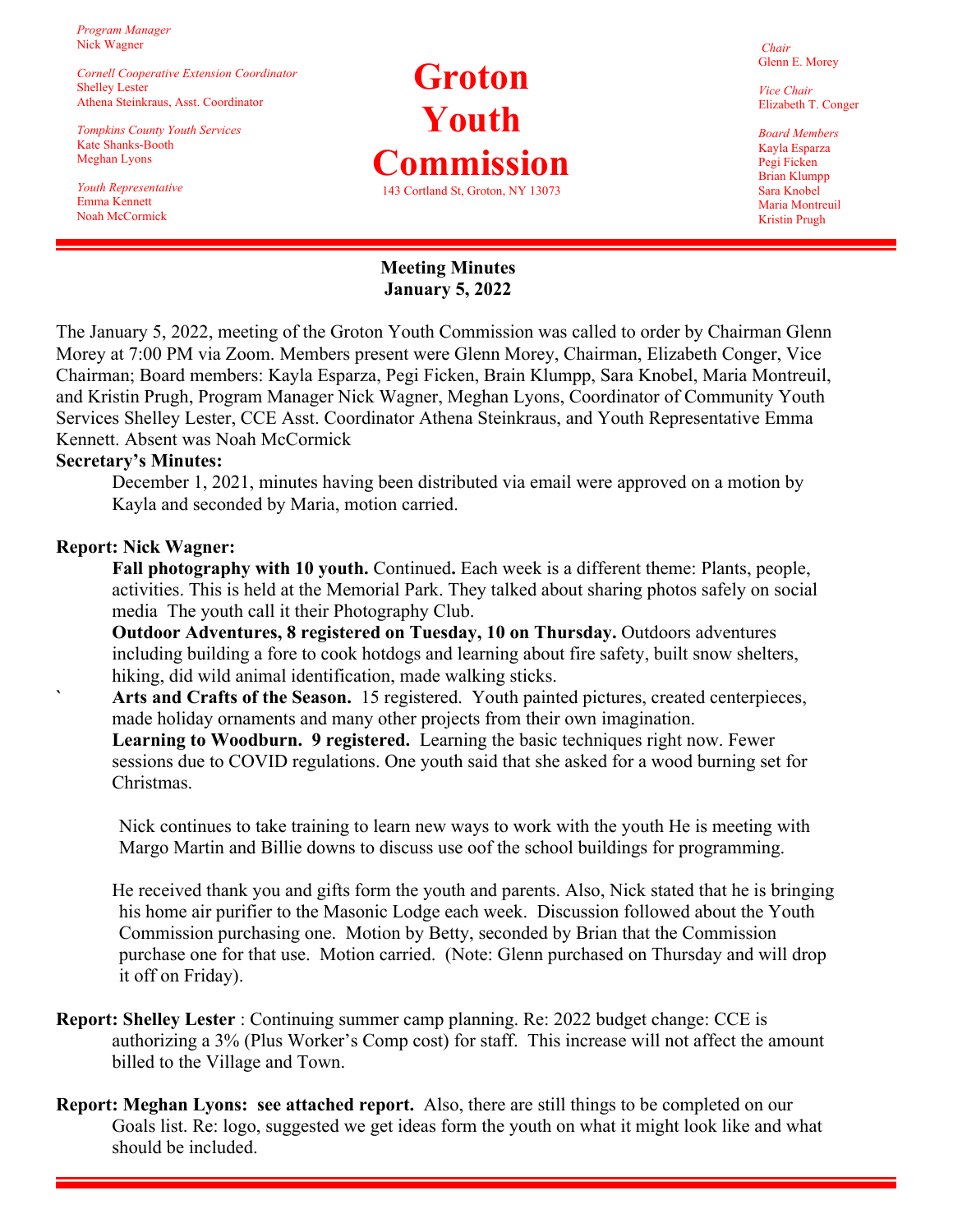Meeting adjourned at 7:51 PM

Our next meeting is February 3, 2022 @ 7:00PM, via Zoom

 Elizabeth Conger, Vice Chair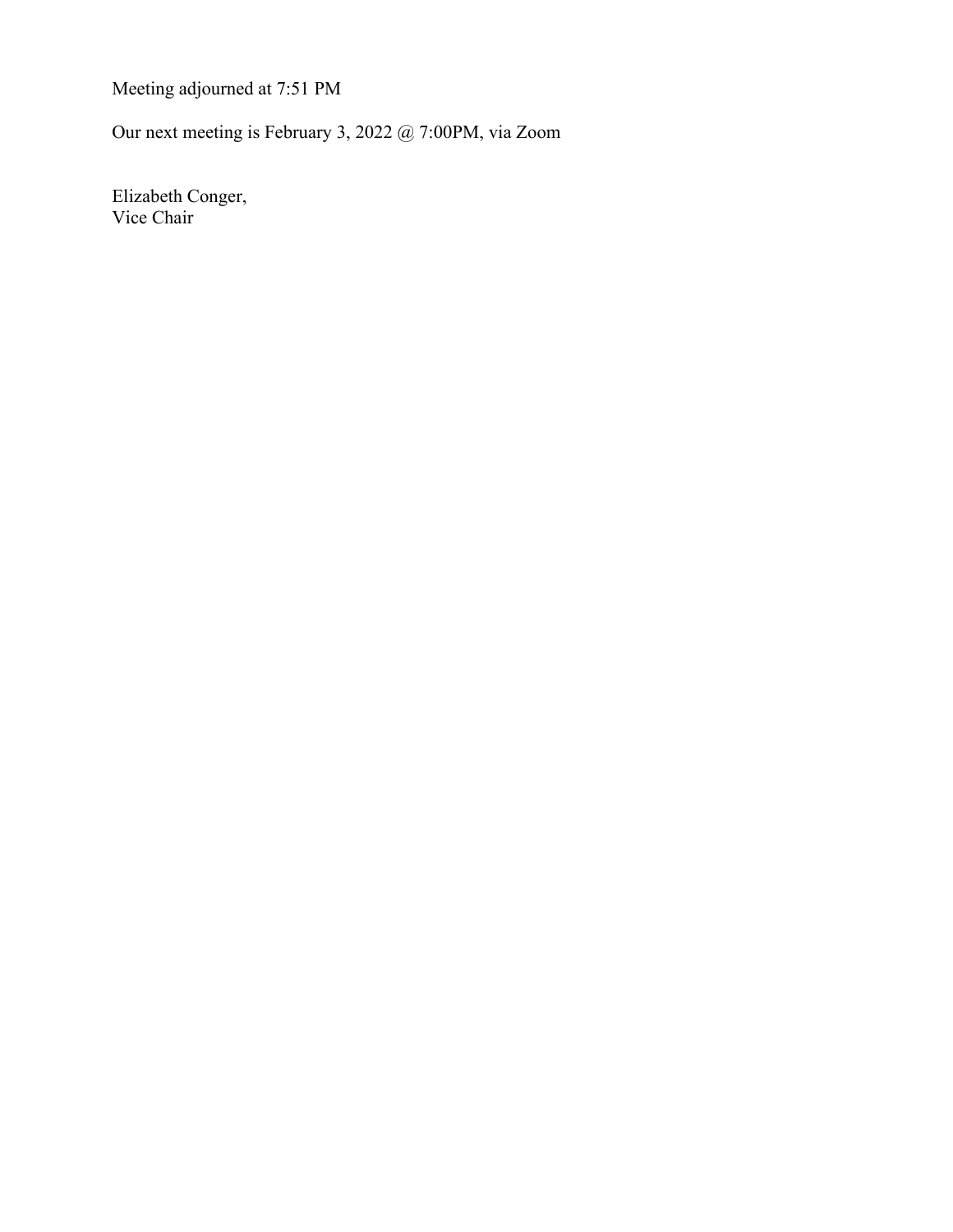### **PUBLIC NOTICE VILLAGE OF GROTON**

#### **NOTICE OF PUBLIC HEARING**

NOTICE IS HEREBY GIVEN that the Board of Trustees of the Village of Groton will hold a Public Hearing on Tuesday, January 18, 2022 at 7:30 pm, at the Groton Village Office, 143 Cortland St., to consider the adoption of a local law that will override the tax levy limit as established under Section 3-c of the General Municipal Law.

The proposed local law will allow the Village adopt a budget for the fiscal year commencing on June 1, 2022, that, if necessary, exceeds the real property tax levy limit as defined by General Municipal Law §3-c.

A copy of the local law in its entirety is available for review at the Village Clerk's Office, 143 Cortland St., during usual business hours.

The public is invited to attend and all oral or written comments may be presented for consideration.

Any person with special needs, who wish to attend the hearing, should contact the Village Office (898-3966) immediately so your particular needs can be accommodated.

By order of the Board of Trustees.

Nancy Niswender Village Clerk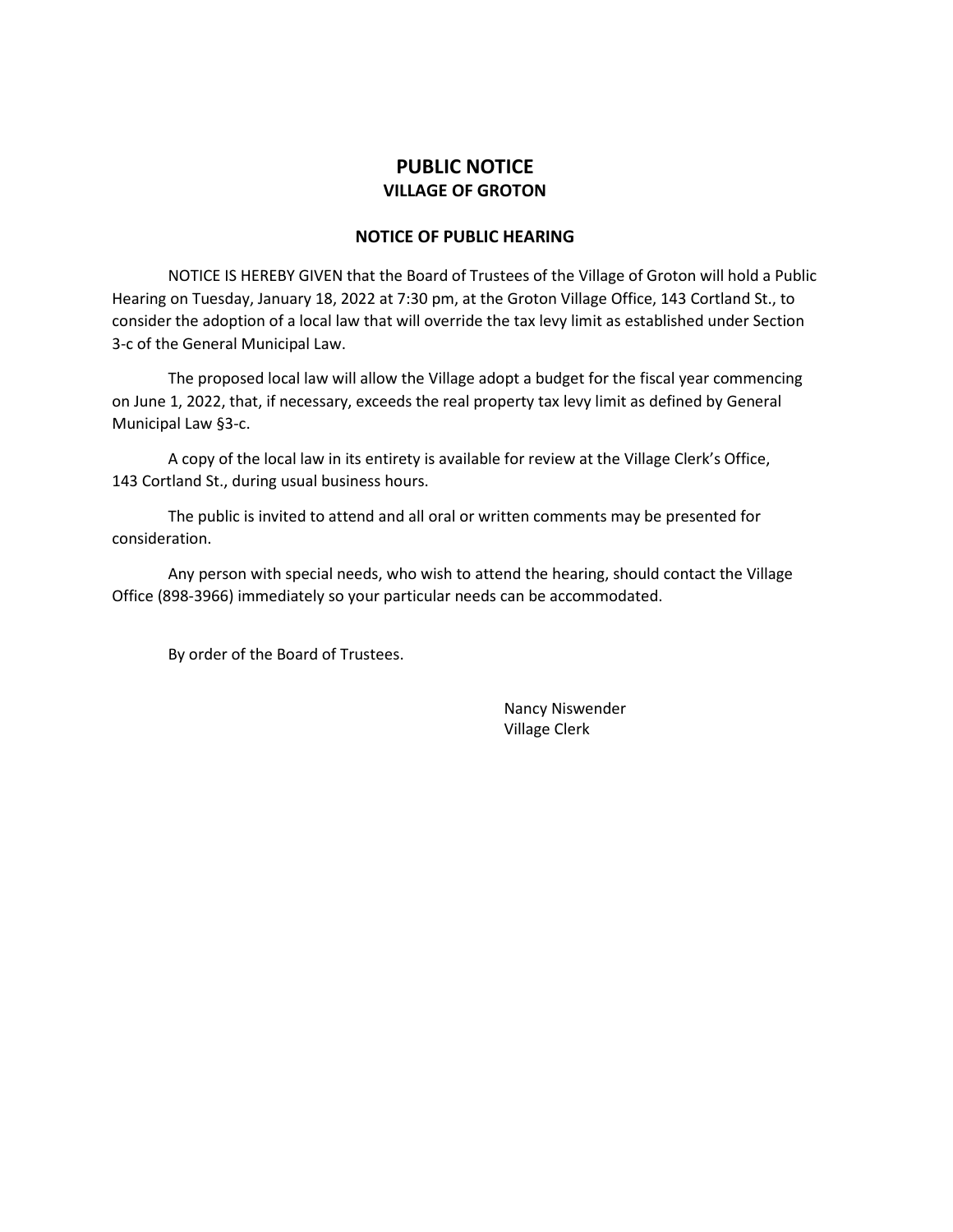### LOCAL LAW NO. 1 OF 2022

### A LOCAL LAW TO OVERRIDE THE TAX LEVY LIMIT ESTABLISHED IN GENERAL MUNICIPAL LAW §3-c

Be it enacted by the Village Board of the Village of Groton as follows:

Section 1. Legislative Intent

It is the intent of this local law to allow the Village of Groton to adopt a budget for the fiscal year commencing June 1, 2022 that requires a real property tax levy in excess of the "tax levy limit" as defined by General Municipal Law § 3-c.

Section 2. Authority

This local law is adopted pursuant to subdivision 5 of General Municipal Law §3-c, which expressly authorizes a local government's governing body to override the property tax cap for the coming fiscal year by the adoption of a local law approved by a vote of sixty percent (60%) of said governing body.

Section 3. Tax Levy Limit Override

The Board of Trustees of the Village of Groton, County of Tompkins, is hereby authorized to adopt a budget for the fiscal year commencing June 1, 2022 that requires a real property tax levy in excess of the amount otherwise prescribed in General Municipal Law §3-c.

Section 4. Severability

If a court determines that any clause, sentence, paragraph, subdivision, or part of this local law or the application thereof to any person, firm or corporation, or circumstance is invalid or unconstitutional, the court's order or judgment shall not affect, impair, or invalidate the remainder of this local law, but shall be confined in its operation to the clause, sentence, paragraph, subdivision, or part of this local law or in its application to the person, individual, firm or corporation or circumstance, directly involved in the controversy in which such judgment or order shall be rendered.

Section 5. Effective date

This local law shall take effect immediately upon filing with the Secretary of State.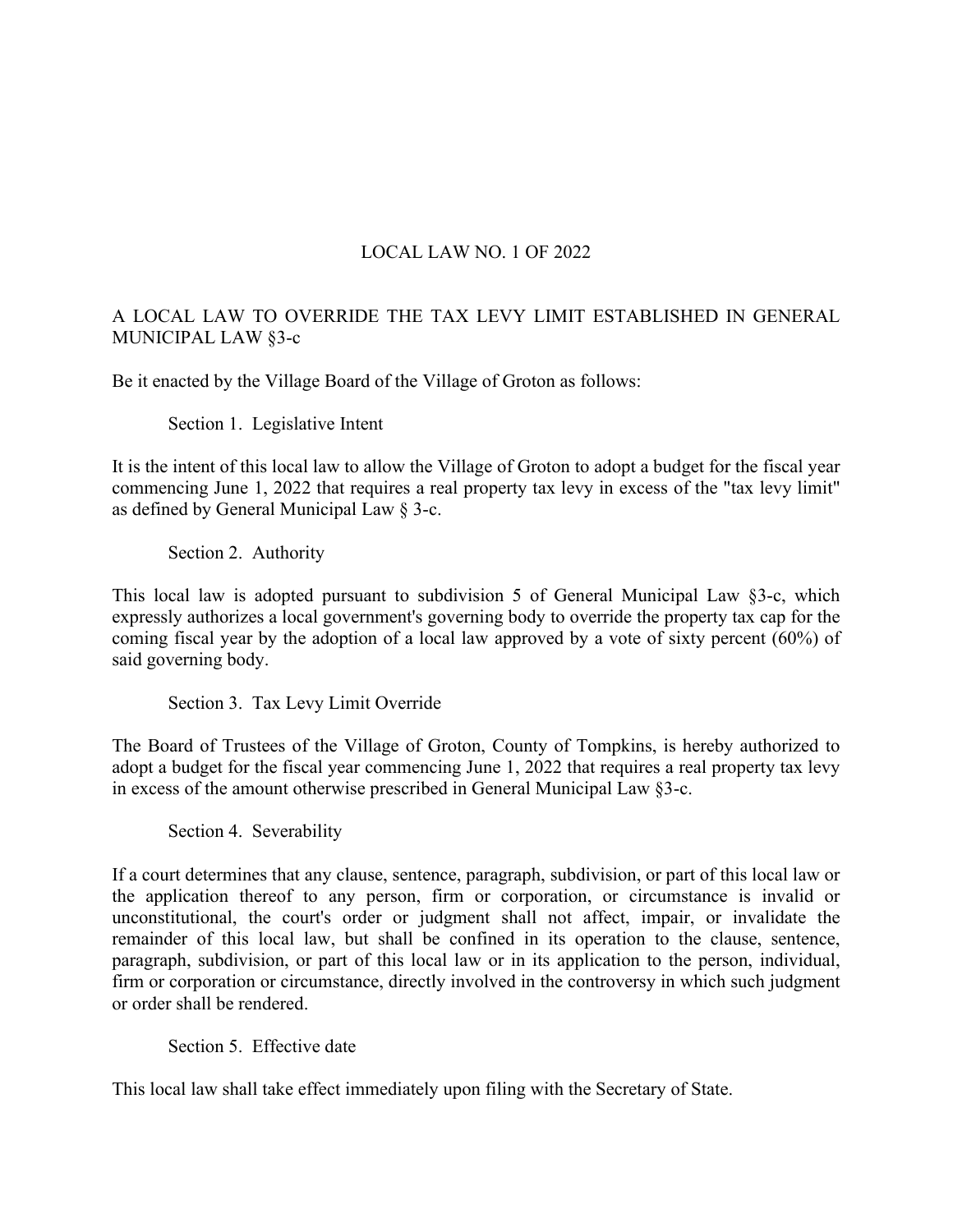## **PUBLIC NOTICE VILLAGE OF GROTON**

#### **NOTICE OF PUBLIC HEARING**

NOTICE IS HEREBY GIVEN that the Board of Trustees of the Village of Groton will hold a Public Hearing on Tuesday, January 18, 2022 at 7:35 pm, at the Groton Village Office, 143 Cortland St., to consider the adoption of a local law that will amend the Code of the Village of Groton, amending Chapter 193, "Water" in relation to water rents imposed.

A copy of the local law in its entirety is available for review at the Village Clerk's Office, 143 Cortland St., during usual business hours.

The public is invited to attend and all oral or written comments may be presented for consideration.

Any person with special needs, who wish to attend the hearing, should contact the Village Office (898-3966) immediately so your particular needs can be accommodated.

By order of the Board of Trustees.

Nancy Niswender Village Clerk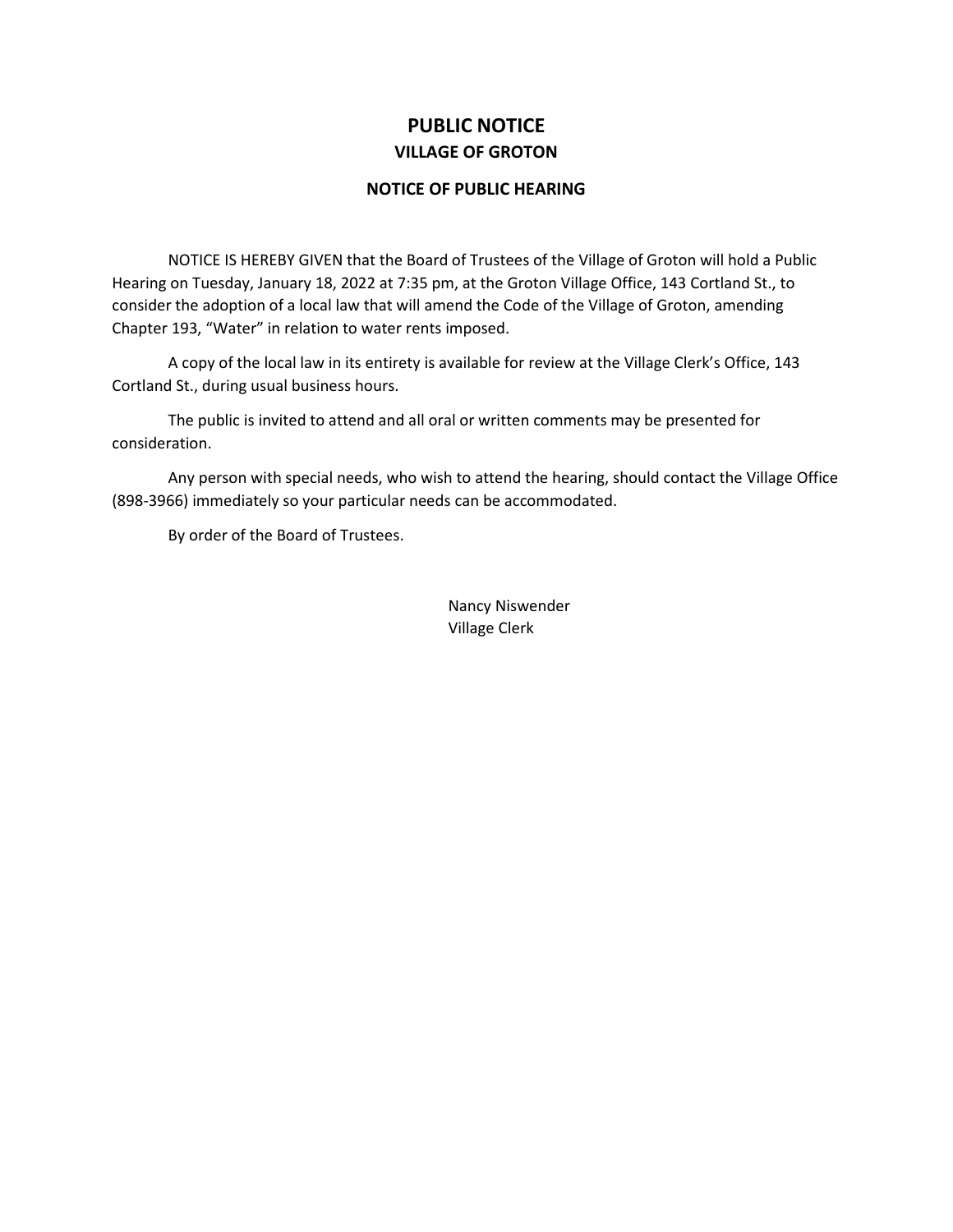### VILLAGE OF GROTON

### LOCAL LAW NO. 2 OF THE YEAR 2022

## A LOCAL LAW AMENDING CHAPTER 193 OF THE CODE OF THE VILLAGE OF GROTON, "WATER" TO AMEND SECTIONS 193-5(B) ,193-11 and 193-15 THEREOF BY REPLACING SECTIONS 193-5 (B), 193-11 and 193-15 WITH NEW SECTIONS 193-5 (B), 193-11 and 193-15.

Section 1. Chapter 193 of the Code of the Village of Groton is hereby amended to delete the existing provisions for water rates set forth in Section 193-5 (B) and replacing the same with a new Section 193-5 (B) to read as follows:

#### **' 193-5. Payment of bills: penalty for late payment.**

- B. The Village Clerk or other person authorized by the Board of Trustees shall keep a record of all owners of real property within the Village of Groton, and bills shall be mailed to the owners of such property at the same address to which village tax bills are mailed, unless the owner of the property shall direct the village, in writing, to mail such bills to them or to their agent at any other address. The failure of any owner or other user to receive a bill shall not excuse nonpayment thereof nor shall it operate as a waiver of the penalty herein prescribed. Notwithstanding any other provision in this article, all water rents or other charges relating to water service shall be a charge against the owner of the premises connected with the municipal water system, and such owner shall be liable for the payment of all such rents and charges, including penalties and interest.
- Section 2. Chapter 193 of the Code of the Village of Groton is hereby amended to amend Section 193-11 to read as follows:

#### **' 193-11. Effective date of rates.**

The rates established by this Chapter shall be effective for water consumed for the period beginning January 24, 2022.

Section 3. Chapter 193 of the Code of the Village of Groton is hereby amended to delete the existing provisions for water rates set forth in Section 193-15 and replacing the same with a new Section 193-15 to read as follows:

#### **' 193-15. Water rates.**

- A. General consumer rates.
	- (1) Amount of water use (monthly net rate).
		- (a) For the first 150 cubic feet or fraction thereof: \$6.00. This is the minimum rate.
		- (b) For all usage over 150 cubic feet, for each 100 cubic feet or minor fraction thereof: \$4.00.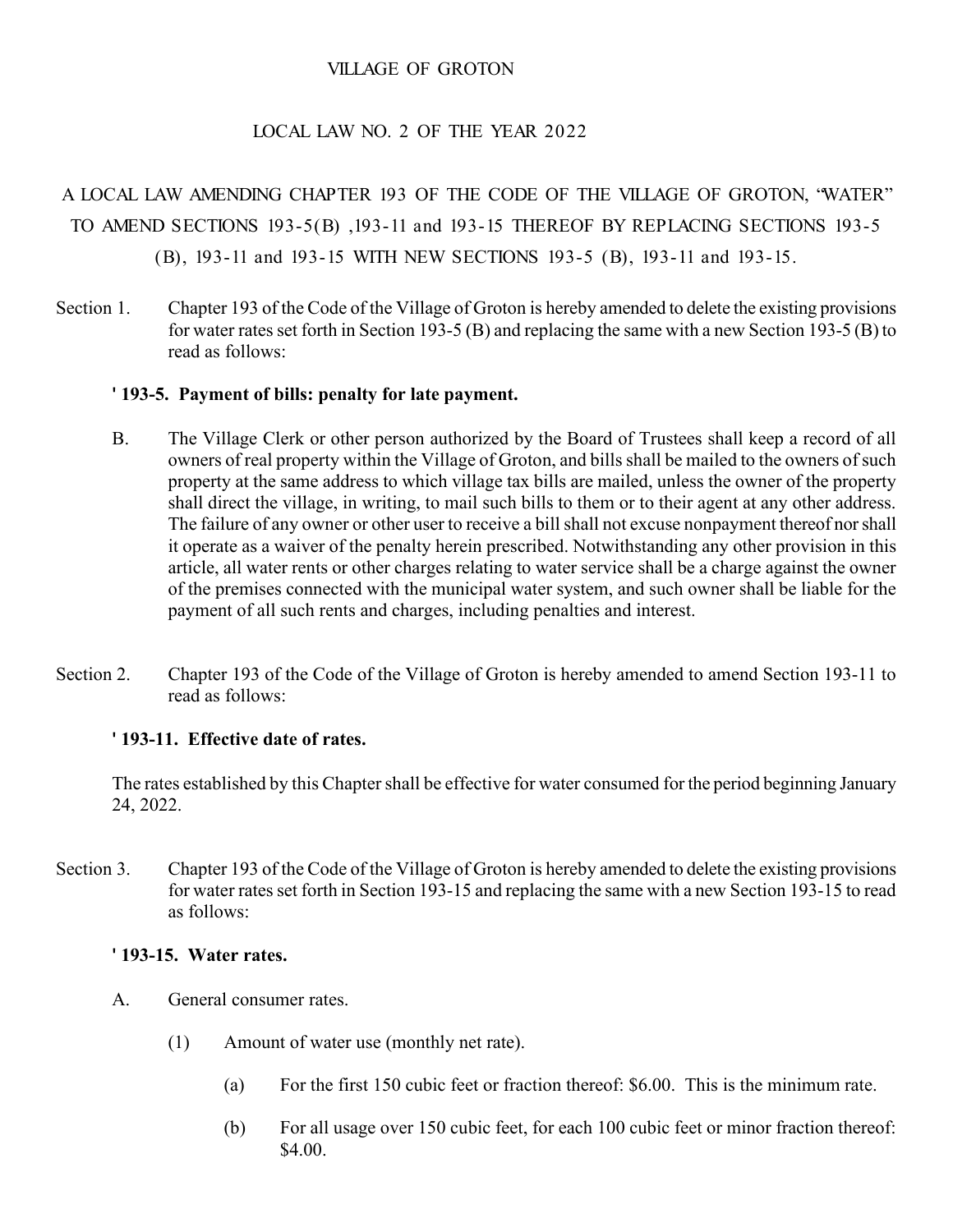- (2) If no meters can be installed for any consumer, then the premises may be connected to the municipal water supply system, but the rate charge shall be the average amount paid by owners or users of a representative number of structures of comparable size, water use or occupancy, with a minimum charge of \$17.50 or any minimum charge hereafter established, whichever is the larger amount, or such rate charge shall be determined no such other reasonable basis as may be determined by the Village Board of Water Commissioners. No connections shall be permitted until the method of determining the rate and the amount thereof shall have been determine or provided for.
	- (3) If the Village, for whatever reason, is unable to obtain a meter reading for billing for any quarter, the Village reserves the right to render an estimated bill, based on account history or such other basis reasonably determined by the Village Board of Water Commissioners to fairly estimate the amount of the quarterly water usage by customers.
- B. Industrial consumer rates.
	- (1) All consumers using in excess of 50,000 cubic feet each month for a period of 12 consecutive months shall be entitled to this rate.
	- (2) The rate for all industrial consumers is \$0.80 for each 100 cubic feet or minor fraction of 100 cubic feet.
- C. Meters are read monthly. For all consumers, both general and industrial, water bills shall be due and payable on the due date designated on the bill. If a water bill is not paid on or prior to its due date, a late payment penalty in the amount of 10% of the amount of the bill will be added to and become a part of the amount due.
- D. Hydrant rent.
	- (1) Only upon permission of the Village Board of Water Commissioners (Water Department) or its agent, water may be used on a temporary basis from a hydrant for such period and on such terms and conditions as shall be established by the Board of Water Commissioners.
	- (2) In any event, a flat fee of \$100.00 shall be charged for each permitted use, payable in advance.
- E. Consumers outside the Village. The rate for general and or industrial users shall be equal to two times the rates established for general and industrial Village consumers respectively.
- Section 4. This local law shall take effect immediately.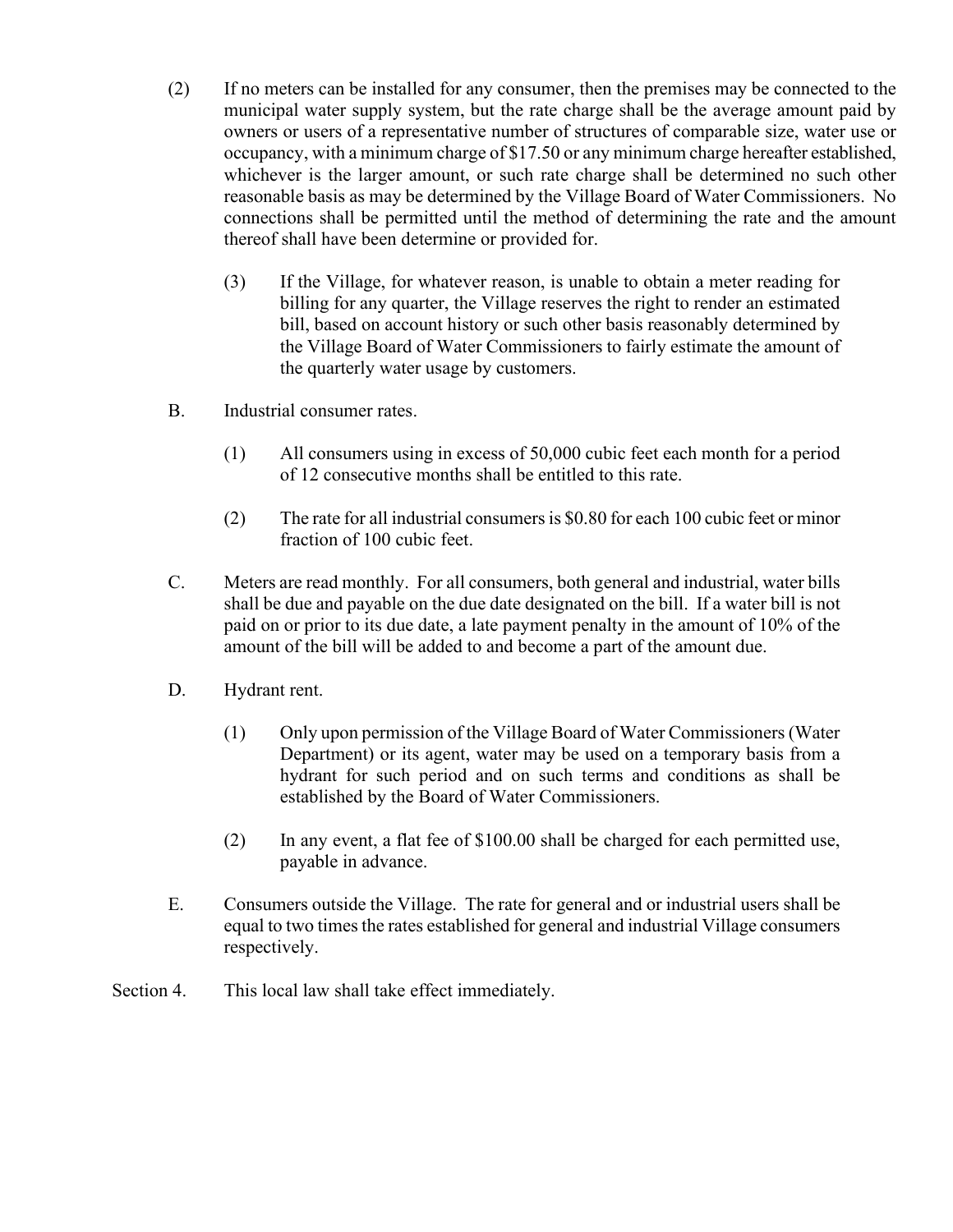

# **Village of Groton**

143 E Cortland Street, PO Box 100  $\Diamond$  Groton, NY 13073 Phone: 607-898-3966 ♦ Fax No. 607-898-4177 TDD: New York State Relay 1-800-662-1220 e-mail: [customerservice@grotonny.org](mailto:customerservice@grotonny.org)

|                                                | Michael G. Holl     |
|------------------------------------------------|---------------------|
|                                                | Jean E. Morey       |
|                                                | Terrance E. Walpole |
| Clerk-Treasurer/Administrator  Nancy Niswender |                     |
| Dept. of Public Works Supv. Chad M. Shurtleff  |                     |
| Electric Utility SupvStephen E. Teeter         |                     |
| Code Enforcement Officer Matt Whitaker         |                     |
|                                                |                     |

## **January 18, 2022**

## **Mandatory Vaccination and Surveillance Testing Program**

## **Purpose**

In accordance with the Village of Groton's duty to provide and maintain a workplace that is free of known hazards, we are adopting this policy to safeguard the health of our employees and their families; our customers and visitors; and the community at large from infectious diseases, such as COVID-19 that may be reduced by vaccinations. This policy will comply with all applicable laws and is based on guidance from the Centers for Disease Control and Prevention and local health authorities, as applicable.

## **Scope**

All employees are required to show proof of vaccinations as determined by the Village Board or will be required to periodic testing, which will be determined by the Board of Directors, unless a reasonable accommodation is approved. Employees who have not received an FDA-authorized vaccine and required boosters or who choose to not report their vaccination information will be considered to be unvaccinated.

## **Procedures**

Tompkins County COVID-19 Surveillance Program has approved On-Site Surveillance Testing for Unvaccinated and/or Unattested Employees of the Village of Groton.

Employees who are unable to be vaccinated, choose to not be vaccinated, or do not attest their vaccination status are required to complete mandatory testing as determined by the Village Board. Tests are expected to be completed and submitted beginning at 1pm the day prior to the collection day (to be determined). If an employee misses a collection day, they are expected to bring a sample to the Tompkins County Health Department by 12pm on the day they return to work and coordinate this with the Village Clerk. Anyone that has tested positive in the past 90 days will be exempt from testing. A record of the positive test maybe required.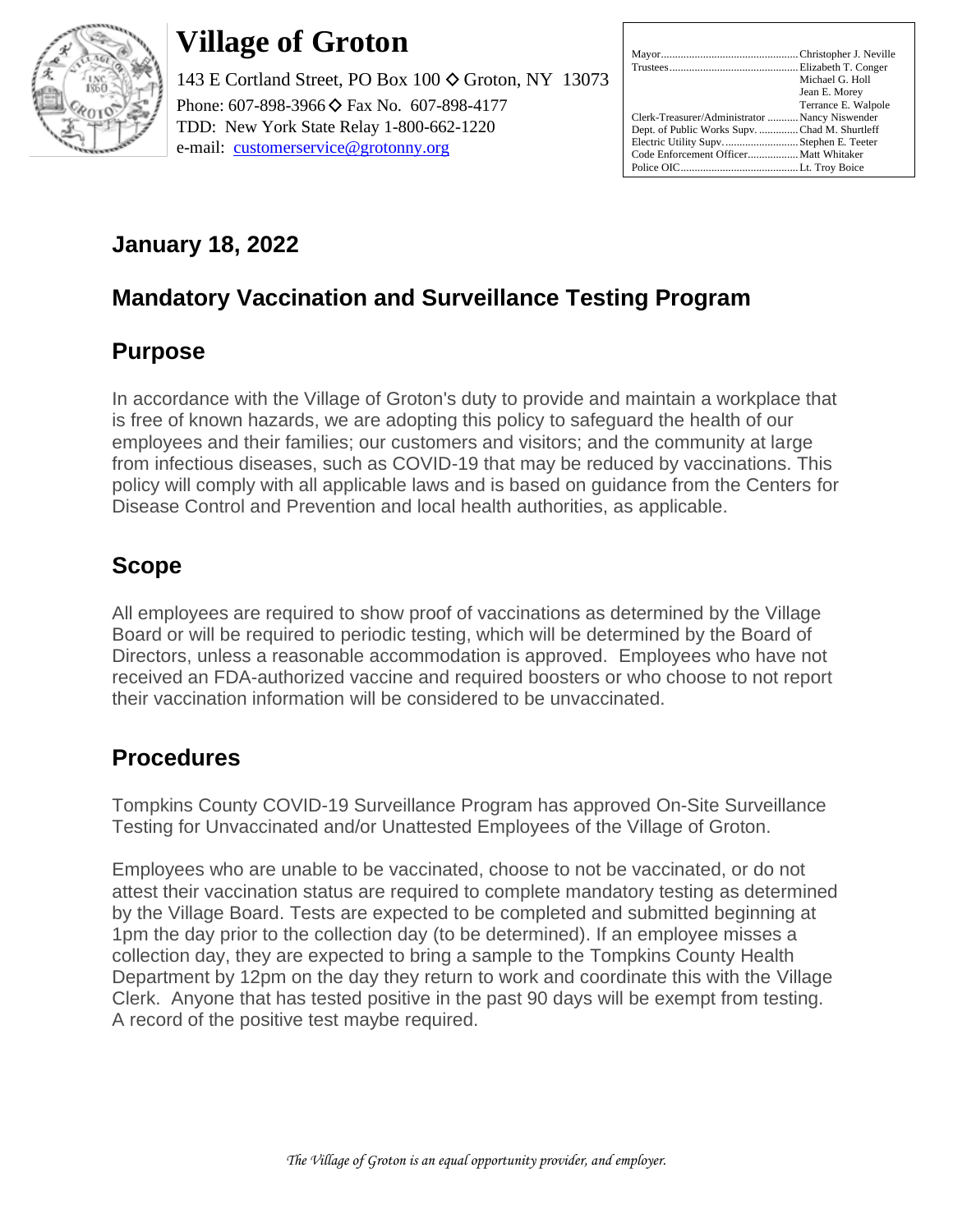## **Testing if You Have Symptoms**

Anyone experiencing COVID-19 symptoms, whether vaccinated or unvaccinated, should not access the Tompkins County COVID-19 Surveillance Program and is expected to seek medical advice and testing. Employees should register for an appointment to access one of Cayuga Health sampling centers and/or contact their primary care provider. You should not access Village or County property to drop off a saliva sample if symptomatic.

## **Surveillance Testing for Vaccinated Employees**

Employees who are fully vaccinated and have provided their completed attestations are NOT required to complete mandatory testing. However, if an employee chooses to participate in the surveillance testing program, they may choose to do so free of charge.

## **Opting Out of this Program**

If an employee does not comply with mandatory vaccinations or surveillance testing, the Village will follow a progressive discipline process, up to and including termination for not following this directive.

## **Reasonable Accommodation**

Employees in need of an exemption from this policy due to a medical reason, or because of a sincerely held religious belief must submit a completed Request for Accommodation form to the Village Clerk to begin the interactive accommodation process as soon as possible after vaccination deadlines have been announced. Accommodations will be granted where they do not cause The Village of Groton undue hardship or pose a direct threat to the health and safety of others.

## **Time Off**

All employees will be paid for time taken to receive vaccinations. Employees are to work with their managers to schedule appropriate time to comply with this policy.

Before the stated deadlines to be vaccinated have expired, employees will be required to provide either proof of vaccination or an approved reasonable accommodation to be exempted from the requirements.

Any employee who has not received an FDA-authorized vaccine and required boosters or who choose to not report their vaccination information will be considered to be unvaccinated. Those considered unvaccinated will be required to use their provided sick leave if they are required to be quarantined, unless they have tested positive and have received a directive from Tompkins County Health Department that they must isolate. Then they can be paid the number of required days of isolation or up to the limit (currently 14 days) if symptoms persist.